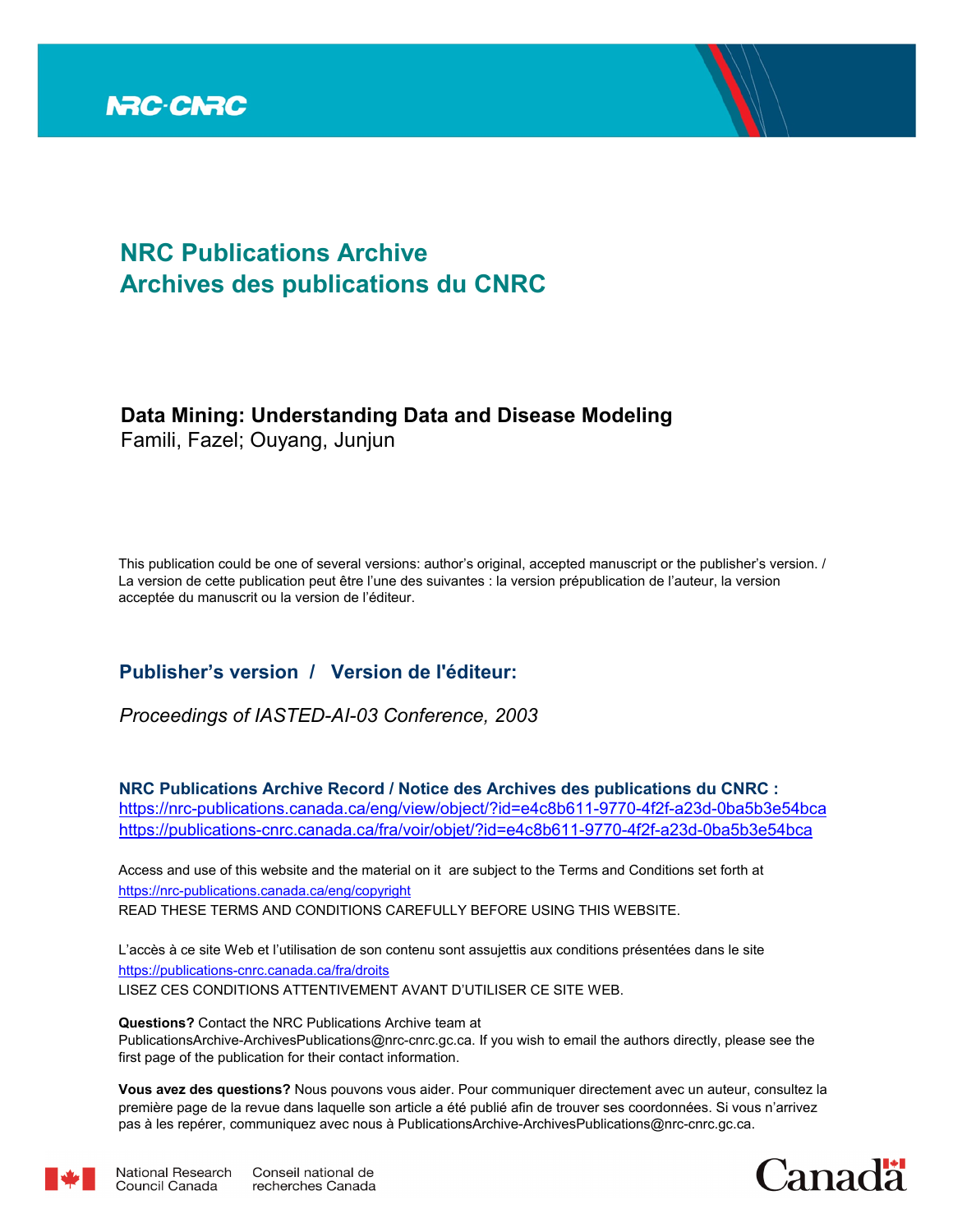

National Research Council Canada

Conseil national de recherches Canada

Institute for Information Technology de l'information

Institut de technologie



*Data Mining: Understanding Data and Disease Modeling \** 

Famili, A., Ouyang, J. February 2003

\* published in Proceedings of IASTED-AI-03 Conference. Innsbruck, Austria. February 10-13, 2003. NRC 45789.

Copyright 2003 by National Research Council of Canada

Permission is granted to quote short excerpts and to reproduce figures and tables from this report, provided that the source of such material is fully acknowledged.

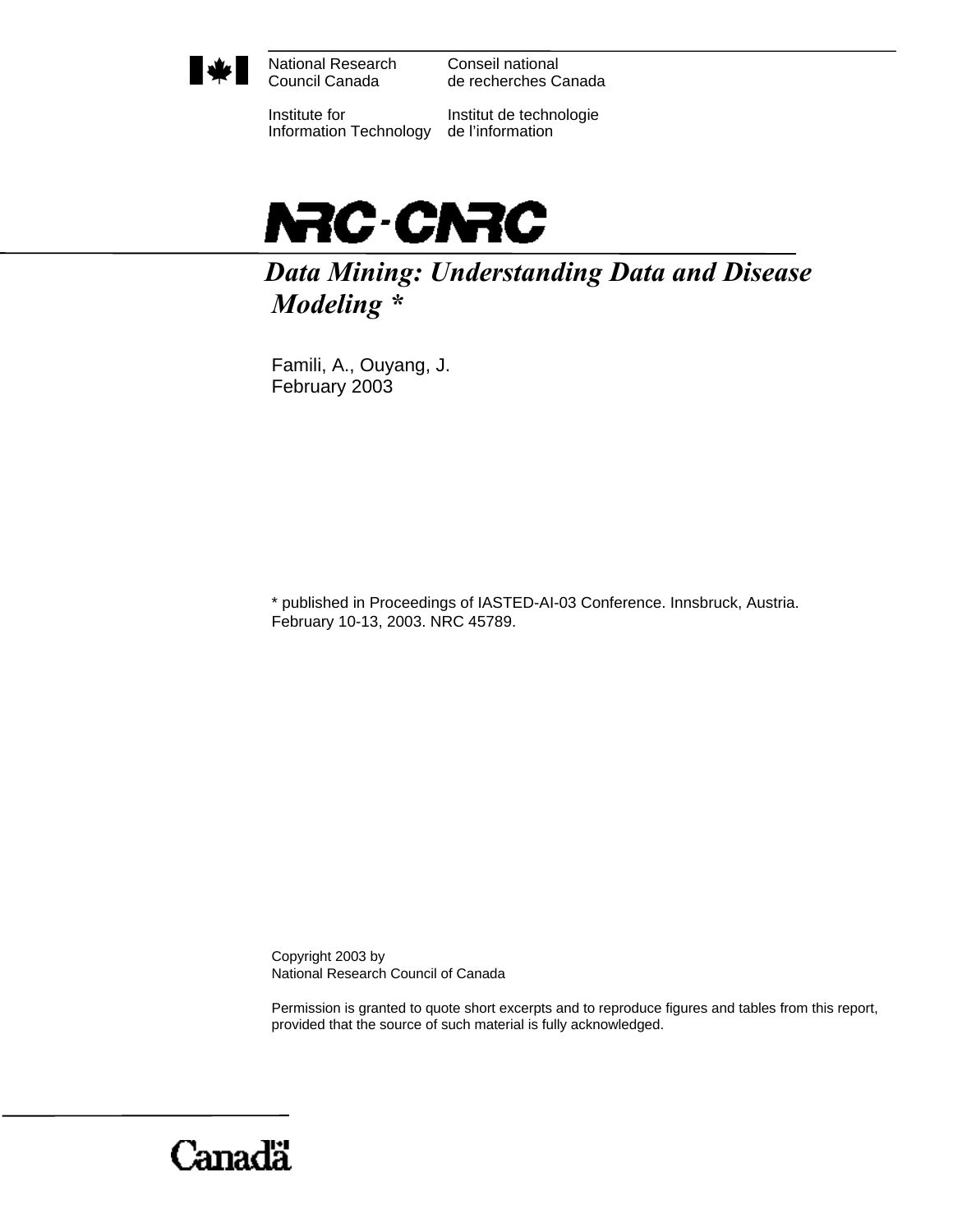# **Data mining: understanding data and disease modeling**

A. Fazel Famili Junjun Ouyang Institute for Information Technology Institute for Information Technology National Research Council Canada National Research Council Canada Bldg. M-50, Montreal Rd. Ottawa, Bldg. M-50, Montreal Rd. Ottawa, Ont. K1A 0R6 Canada Ont. K1A 0R6 Canada

fazel.famili@nrc.ca iuniun.ouyang@nrc.ca

# **ABSTRACT**

Analyzing large data sets requires proper understanding of the data in advance. This would help domain experts to influence the data mining process and to properly evaluate the results of a data mining application. In this paper, we introduce an algorithm to identify anomalies in the data. We also propose an approach to include the results of data characteristics checking in a data mining application. The application, reported in this paper, involves developing a disease model from gene expression data using machine learning techniques. We demonstrate how: (i) simple models can be generated from a large set of attributes and (ii) the structure of the models change, when potentially anomalous cases are removed.

#### **Keywords**

**Data mining, functional genomics, disease modeling, and bioinformatics**.

#### **1. INTRODUCTION**

One of the key objectives of functional genomics is to take large data sets of biological data, micro-array or others, and elucidate functional interactions between elements in the entire pathway or network. With huge amounts of functional genomics data, this can be done through use of appropriate data mining techniques. Data mining is the process of discovering useful and ideally all previously unknown knowledge from historical or real-time data. Data mining in genomics may vary from the simple task of determining the relationships among a set of genes in a genomics data set to modeling certain tasks, such as disease classification, for the purpose of diagnosis or treatment. Regardless of the application, data mining involves several iterative steps. These are: (i) data pre-processing, that involves preparation, selection and more importantly understanding data characteristics, (ii) data analysis, which is essentially a search for useful patterns of any form in the data, and finally (iii) post-processing which could vary from the complex task of model fusion to combining discovered knowledge with patient information. One of the key points we would like to emphasize in this paper is the crucial importance of understanding data characteristics.

Modeling is the art of developing the best representation from a data set that reflects the structure and behaviour of the phenomena in the real world. Here, in our domain of functional genomics and disease modeling, our goal is to use human genomics data to build models for classification, prediction, diagnosis and future research. For example, a pathologist could use a model obtained from functional genomics data from a group of healthy and disease tissues to distinguish between the different forms or status of a disease for a group of undiagnosed patients.

Modeling involves understanding the domain, access to all sources of information (e.g. all the data that influences the process), and a clear objective of why we need a model and where it would be used. More importantly, to develop a useful model from a data set, one has to properly understand the contents of the data to be able to perform all forms of data preprocessing and properly direct the data analysis process to discover meaningful patterns to build models. In this paper, after a short review of some related work, we explain the problem on which we have worked. We will then elaborate our method, show the results and discuss what we have learned from these studies.

### **2. Related work**

Today, there are many papers related to data mining in different domains, including functional genomics. There are also numerous publications related to modeling using data mining techniques. However, there are only a limited number of papers related to data mining and functional genomics that also focus on disease modeling. Aris and Recce [1] investigated techniques to improve the classification of micro-array data through the analysis of present versus absent cells in a certain group of selectively expressed genes. Their study showed that the presence or absence of expression of a subset of the most selective genes (among many) is sufficient to correctly classify a sample in disease studies. Wu *et al.* [9] introduced a multistep approach to gene function prediction to overcome with the limitations of clustering techniques. Their approach involved (i) identifying a large set of clusters, assigning annotations and confidence values to each cluster using biological knowledge, (ii) selecting the most relevant clusters using annotation confidence values, (iii) evaluating the annotated genes, clusters and their functional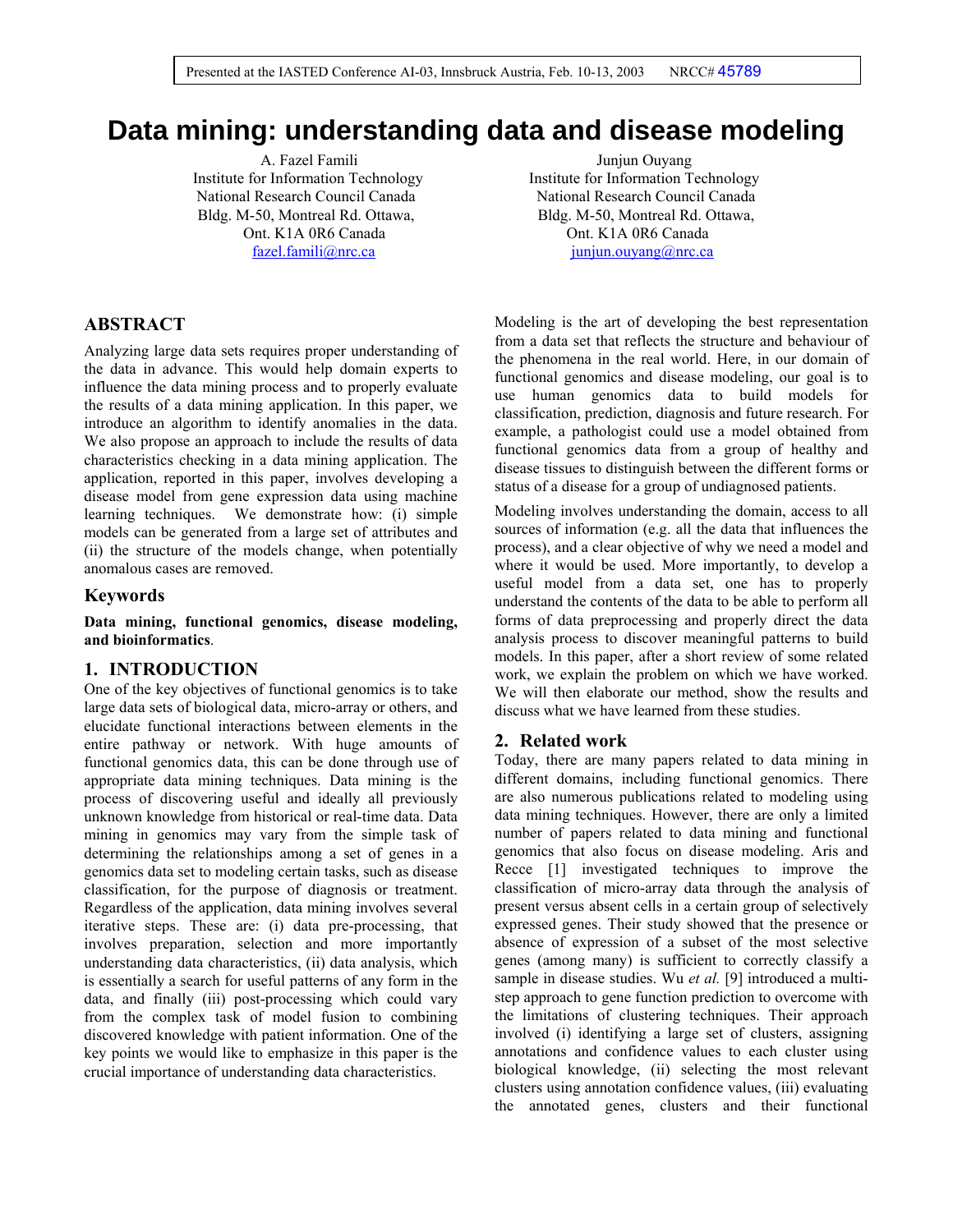predictions using visualization methods. The results were obviously quite subjective, as it may work differently for different data sets and the visualization results may be interpreted differently by different biologists.

Golub *et al* [5] developed a generic class discovery procedure to automatically distinguish between two classes of Leukemia from micro-array data. Their approach did not require any previous knowledge for classification. Their goal was to demonstrate the feasibility of cancer classification using gene expression monitoring and to develop a strategy for discovering and predicting future cases without using previous biological knowledge. And finally a review of some of the discrimination methods by Dudoit, Fridlyand and Speed [4] provide an overview of these techniques and their classification capabilities to analyze micro-array data.

There are other related work are about anomaly detection, some of which are included in the references [2,and 3].

## **3. Statement of the Problem and the Data**

The problem discussed in this paper is how to properly model acute leukemia based on: acute lymphoblastic leukemia (ALL) and acute myeloid leukemia (AML). Correct diagnosis of these two diseases is critical for proper and successful medical treatments and patient monitoring. From a medical perspective, although these are both considered acute leukemia, different treatment procedures are advised for each. Furthermore, the chance of success for patients with myeloid is much higher than those with lymphoblastic. The effects of false positives (when a patient is really acute myeloid and is classified as lymphoblastic) and false negatives (when a patient is really lymphoblastic and is classified as acute myeloid) is sometimes drastic.

In spite of several years of traditional progress in morphological and clinical studies, there are still many uncertainties in obtaining an accurate diagnosis. The process is also sometimes subjective and time consuming. Traditionally, several different clinical tests are required collectively to distinguish these two types of leukemia. Golub *et al*. [5], tried to develop an approach to cancer classification based on gene expression profiles of thousands genes from patients. Similar approaches have been taken by other researchers. For example, Scherf *et al* [7] used micro-array data to assess gene expression profiles in 6 human cancer cell lines.

The data used in this research comes from Golub *et al*. [5], who obtained the two micro-array data sets from the two types of leukemia patients (AML and ALL) mentioned above. One data set contained expression levels of 6817 human genes from bone marrow samples of 38 patients (consisting of 27 ALL and 11 AML), and is used for training a prediction model and for cross validation. The other was a similar collection of broader range (bone

marrow and peripheral blood) of 34 different patient samples (consisting of 20 ALL and 14 AML) to be used for independent validation on the predictor built from the training set. Figure 1 shows the contents of our data that consists of a matrix containing *p* genes for *n* patients and

|                                             |          | Genes    |          |              | Labels |  |  |  |  |
|---------------------------------------------|----------|----------|----------|--------------|--------|--|--|--|--|
|                                             | $X_{11}$ | $X_{12}$ | $X_{13}$ | $X_{1p}$     | $L_1$  |  |  |  |  |
|                                             | $X_{21}$ | $X_{22}$ | $X_{23}$ | $\rm X_{2p}$ |        |  |  |  |  |
|                                             |          |          |          |              |        |  |  |  |  |
| $X_{n^*p}$ =                                |          |          |          | ٠            |        |  |  |  |  |
|                                             |          |          |          |              |        |  |  |  |  |
|                                             | $X_{n1}$ | $X_{n2}$ | $X_{n3}$ | $X_{np}$     |        |  |  |  |  |
|                                             |          |          |          |              |        |  |  |  |  |
| Labels = Patient classes (i.e. ALL or AML)  |          |          |          |              |        |  |  |  |  |
| Figure 1: Structure of gene expression data |          |          |          |              |        |  |  |  |  |

an attribute vector containing *n* labels for all patients.

The overall goal of our research reported here was (i) how to find, among all these genes, the most informative genes that are highly related to the classification of ALL and AML, and (ii) a model (set of rules) consisting of one or more genes that contain a particular threshold to be used for accurate discrimination of one class of patients from the others.

With a method of 'neighborhood analysis", Golub *et al* [5] selected the most informative genes based on their correlations with distinction between AML and ALL. A class predictor was then built on the most informative genes, and the corresponding weights of those genes. An incoming case would be assigned to one of the winning classes (ALL or AML), based on votes by the informative genes and their weights. The vote was accepted if "prediction strength" computed from voting results was over a predefined threshold. Cross-validation (38 training samples) and application to 34 independent samples showed that their model and the predictor built from it are quite effective for this leukemia classification.

# **4. Our Method**

The prime objective of our research was first to identify all the hidden anomalous patterns in the data and then attempt to search for other useful information to build a model. We used our BioMiner data mining software system for this research. This software has been designed and built in house to provide support for biologists and bioinformaticians to perform data mining research in functional genomics. One of the key advantages of this software is that all forms of data pre-processing and data analysis functionalities are integrated into one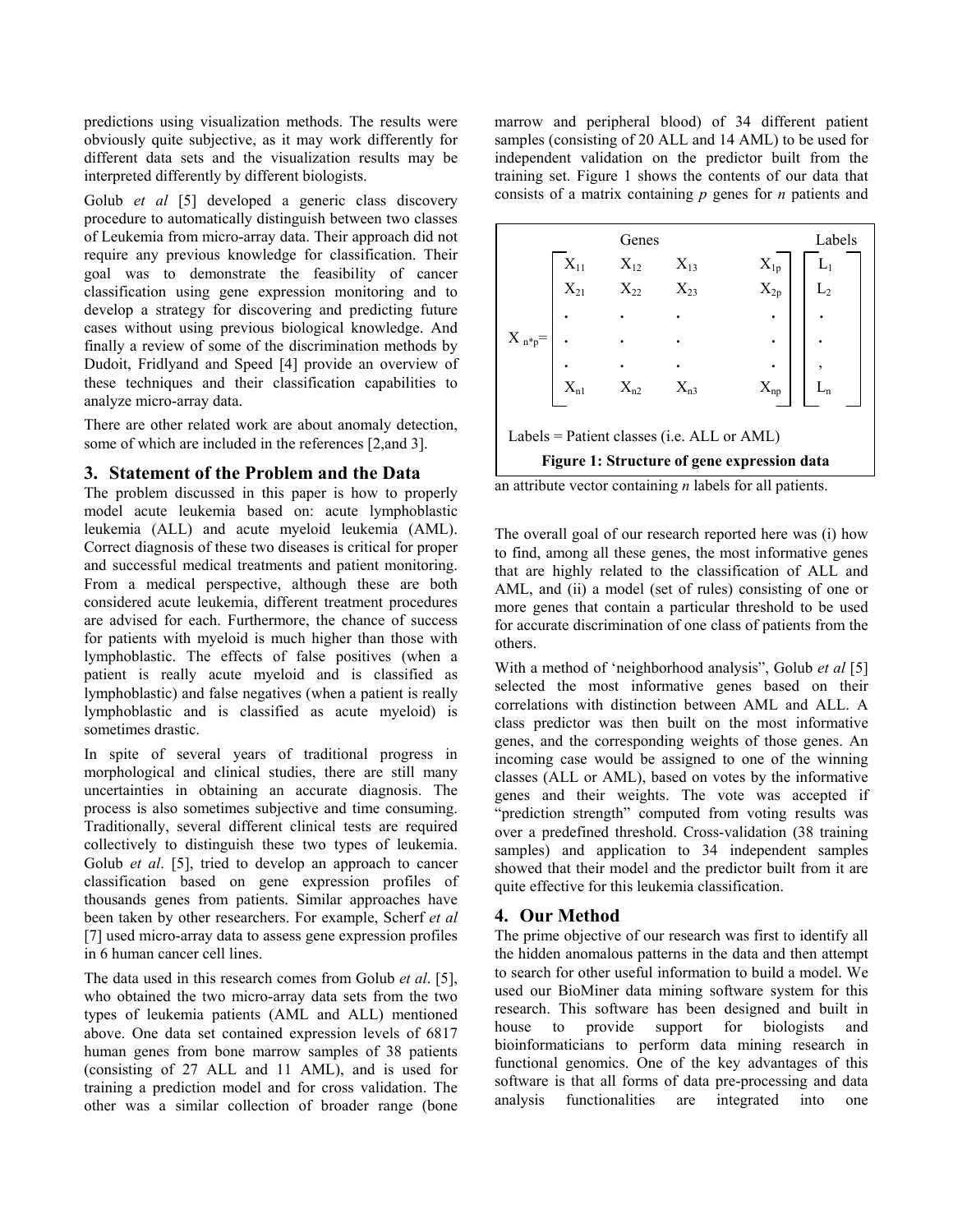environment. The pre-processing and data analysis modules consist of a collection of algorithms and tools to support data mining research activities in an interactive and iterative manner.

The original data from Golub *et al* [5] was first transposed to represent rows as patients and columns as genes, and formatted as required by BioMiner. The independent data set was then used as new cases for validation.

First, the data preprocessing functionalities were applied to examine the data. This helped to obtain a general view of the data. It was also possible to identify abnormal or interesting characteristics, such as anomalies in the data. Figure 2 shows the algorithm for data characteristics checking. The algorithm takes as input the number of dependencies, tolerance and type of data, all specified by the user. It then identifies and reports anomalies based on its own method of identifying the characteristics of all attribute vectors.

The data characteristics checking algorithm identifies anomalies based on: (i) the number of dependencies selected (0-3), (ii) preferred tolerance, and (iii) the order of attributes (time-series or non-time-series). Other powerful tools used in the data pre-processing layer of BioMiner used for this research were data visualization facilities that allow viewing the data in two or three-dimensional spaces. 3-D virtual reality was also used in this study to validate the results of our data characteristics checking. This functionality maps high-dimensional objects (patients with thousands of genes) into a three-dimensional space. During the transformation, the information or underlying structure defined by the original attributes are maintained as much intact as possible. Therefore, characteristics of the data and relationships between objects described in the data could be studied spatially and intuitively.

With a clear understanding of the data, acquired knowledge from preprocessing, and knowing that the data was labeled, we then initiated our search for patterns through the Pattern Recognition module in BioMiner. This module provides support for various forms of pattern recognition (through supervised techniques) such as (i) association, in which one can identify meaningful relationships between cases/objects, (ii) discrimination, where one can distinguish objects of different classes, and (iii) prediction, in which one can develop models from historical data to predict future cases.

There are several algorithms for discrimination, prediction and association that are mainly from WEKA [8]. The algorithms are Decision Tree induction, Rule Learner, K-Nearest Neighbor Learner (KNN), Naïve Bayes Learner, and Majority Class. The last one is quite simple; it just assigns a new case to a class to which the majority of training set belongs. Decision trees and rule learners generate tree structures or rules directly for class

assignments. "A decision tree can be used to classify a case by starting at the root of the tree and moving through it until a leaf is encountered"[6]. Rules are in L->R formats, in which L represents attributes-based tests and R is a class [6]. Rules could be derived from decision trees. KNN is based on the distances of new cases from the classes in the training set. Naïve Bayes Learner is a probabilistic approach based on a Bayesian Network. All of these

### **algorithm DCC**

```
 get dependencies [0..3] & tolerance [0..100] & attribute- order 
[T, NT], do 
    if dependencies = 0 then check-distribution
        if NORMAL-DISTRIBUTION then 
           for column [1.. n]
              if column = symbolic then 
                 report low-frequency based on tolerance 
              else report outliers based on tolerance 
              endif 
            endfor 
         endif 
         else 
          for column [1..n]
             if column = symbolic then 
                apply symbolic-binning & report anomalies 
             else apply numeric-binning & report anomalies 
          endfor 
    else 
        for dependencies [1..3] 
           if attribute-order = time-series then 
              apply layered-binning-permutation 
           else apply layered-binning 
           for column [1..n] 
               if column = symbolic then 
                    bins <- use symbolic-binning 
               else bins <- use numeric-binning 
               endif 
           endfor 
           endif 
        endfor 
    endif
end 
Procdeure NORMAL-DISTRIBUTIUON
    for column [1..n] 
      JBS<- calculate Jarque-Bera-stat 
      if JBS > 5.99147 then
            return false 
      endif 
    endfor 
   return true 
end 
               Figure 2: The DCC algorithm
```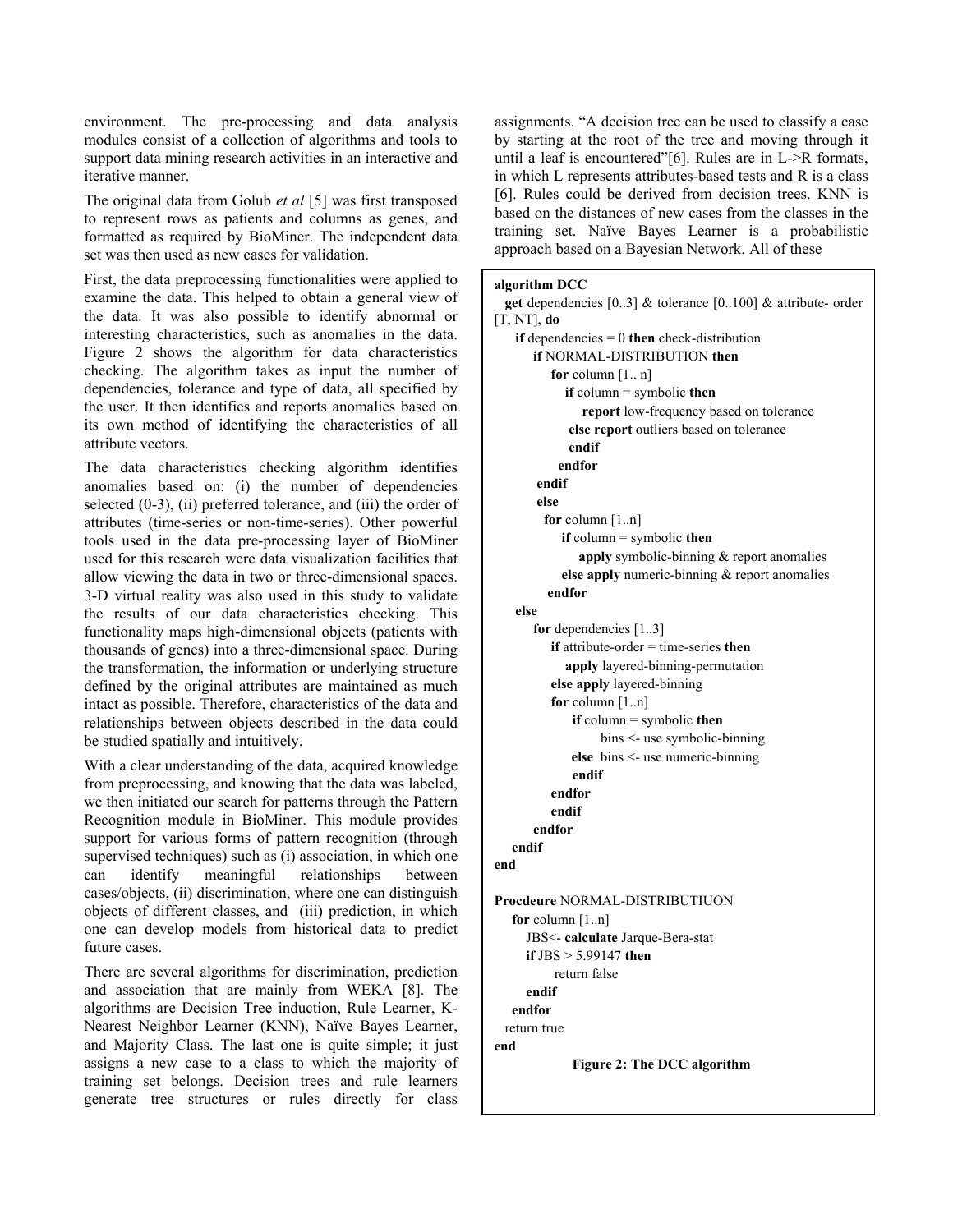options provide statistics of testing on the training set so that users can have clear pictures about how well their predictors (models) perform in cross-validation. For this study, the conventional and common one, decision tree is chosen for leukemia classification and prediction.

The decision tree results in something like a biological classification tree with the important attributes, here genes, as branching nodes. Therefore, several genes are involved in each tree. To see the relative importance of other genes, the first computed genes were filtered out from the training set. The data was then reloaded into the Pattern Recognition module to compute the next decision tree that as expected reported the next most informative genes as nodes. If repeated for enough times, a relative ranking of all genes could be generated correlated with their ability to distinguish between AML and ALL.

### **5. Results**

When the results from the data characteristics module were analyzed and displayed, two patients (p20 and p17) in the training data set and one (p64) in the independent data set were shown having many more anomalies compared to others (Figure  $3 - a$  and b). We therefore decided to investigate this, as these results were quite important for our research. The anomalies were further validated through viewing the data in Virtual Reality (Figure  $4 - a$  and b), which shows the deviation of these three patients from the main clouds of all other patients.

Note that in all of these figures patient numbers are not in any particular order and are simply reference numbers obtained from the original data set.

The questions at this point were: (i) Why are these patients so different from others? (ii) Do they have significant influence on building classification models? (iii) How do we build good models without loosing valuable information? In the following section, some of the answers to these questions and our method of investigation are explained.

Another observation is that no clear spatial separation between two types of acute leukemia patients, (ALL and AML) exists (Figure  $4 - a$  and b). Even though there are many informative genes correlated with Leukemia class distinction, they may be overwhelmed by "noise" from all attributes that are relatively irrelevant to ALL and AML classification. The Virtual Reality facilities, as introduced above, preserve as much information as possible from all features. With all attributes preserved during transformation, this three dimensional representation reveals the difficulty in distinguishing the AML and ALL objects.



b)

**Figure 3**: Anomaly detection of the training (a), and the independent (b) data sets. Along X-axis are patients in these two data sets; and Y-axis represents the number of anomalies detected through data characteristics checking. The three patients with significantly more anomalies are labeled (p20, p17 and p64). The numbers  $(20, 17, 64, 20)$ so on) are used by Golub *et al*. [5] to label and identify each patient.

Given all the above information about the contents of these data sets, a series of experiments were designed to investigate all possibilities for including and excluding the patients that showed anomalous patterns. The experiments, a summary of which is shown in Table 1, involved using one of the decision tree algorithms available in the BioMiner software. The results of each experiment consisted of one or more rules that contained four pieces of information: (i) one or more genes selected from among all the genes listed in the data sets, (ii) a threshold that applies to the intensity of this gene, (iii) the mathematical relationship, and (iv) a confidence factor. Below is an example of one of these rules for this classification task.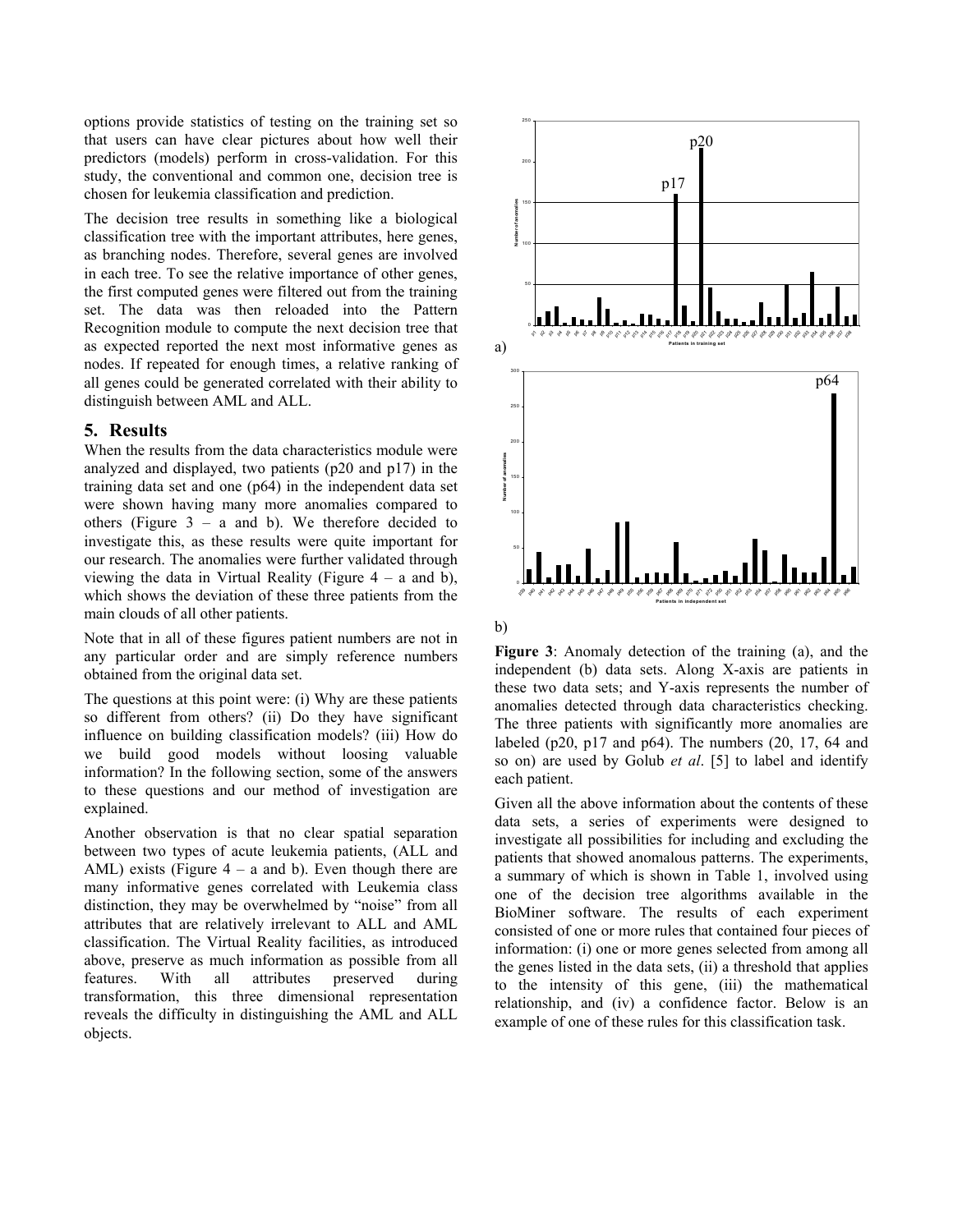

**Figure 4:** Virtual Reality representation of the training (a) and the independent (b) data sets. The three patients with many more anomalies are also labeled, i.e. p20, p17 and p64. Black balls represent AML and White balls correspond to ALL.



In this rule, X95735 is the Accession number of the gene Zyxin that is related to cell adhesion and was also identified as one of the most informative genes for leukemia classification by Golub *et al*. [5] and used in their

classifier. This rule states that if the expression level of this gene is over 938, the patient is AML, otherwise ALL. The accuracy obtained for this model through cross validation, was near 82%. It should be noted that this rule was generated with all 38 patients in the data set (without removing any patients with anomalies). When this rule was applied to the independent data set (i.e. new patients or cases not encountered before), it had over 91% of success.

In total, we ran 12 experiments the results of which are summarized in Table 1 (below).

To answer some of the questions listed earlier, we can look at the results of the experiments given in Table 1, which shows:

(i) when patient 20 was removed from the data set, the structure of the model remained the same and yet its accuracy was improved through cross-validation (from 81.58% to 86.49%). This shows that patient 20 does not deviate the classification model much, if any at all, from the correct leukemia classification.

(ii) when patient 17 was removed from the data set the structure of the model changed – a new gene was identified with a new threshold. This was with a slightly higher accuracy than the first two experiments in this column.

(iii) when both patients 20 and 17 were removed, the results were similar to the previous experiment in which only patient 17 had been removed (same model was generated). The above two experiments show that patient 17 may contain useful information for modeling ALL and AML.

(iv) next group of 4 experiments involved evaluating previous generated models using independent data (group of 34 patients). The accuracies are given in the column of New Cases. The model discovered in the first two experiments performed very well using independent data set with an accuracy of 91.18%. However, for the last two experiments in which patients 17 only or 20 and 17 together were removed, the accuracy was 79.41%.

**Table 1:** Results of all experiments. The first column lists data sets used, second column lists genes, third and fourth are threshold and prediction. All accuracies are given on the last three columns with original data set in column 5, independent on column 6 and independent (no p64) on last.

| <b>Experiments</b>      | <b>Genes</b><br><b>Discovered</b> | <b>Threshold</b> | Prediction                  | <b>Cross</b><br><b>Validation</b> | <b>New</b><br>Cases | <b>New Cases</b><br>(p64 removed) |
|-------------------------|-----------------------------------|------------------|-----------------------------|-----------------------------------|---------------------|-----------------------------------|
| All 38 patients         | X95735                            | 938              | $\le$ : $ALL$ : $\ge$ : AML | 81.58%                            | 91.18%              | 90.91%                            |
| P20 removed             | X95735                            | 938              | $\le$ =:ALL; $\ge$ : AML    | 86.49%                            | 91.18%              | 90.91%                            |
| P <sub>17</sub> removed | M55150                            | 1286             | $\le$ =; ALL; $>$ : AML     | 89.19%                            | 79.41%              | 78.79%                            |
| P20&P17 removed         | M55150                            | 1286             | $\le$ : $ALL$ : $\ge$ : AML | 88.89%                            | 79.41%              | 78.79%                            |